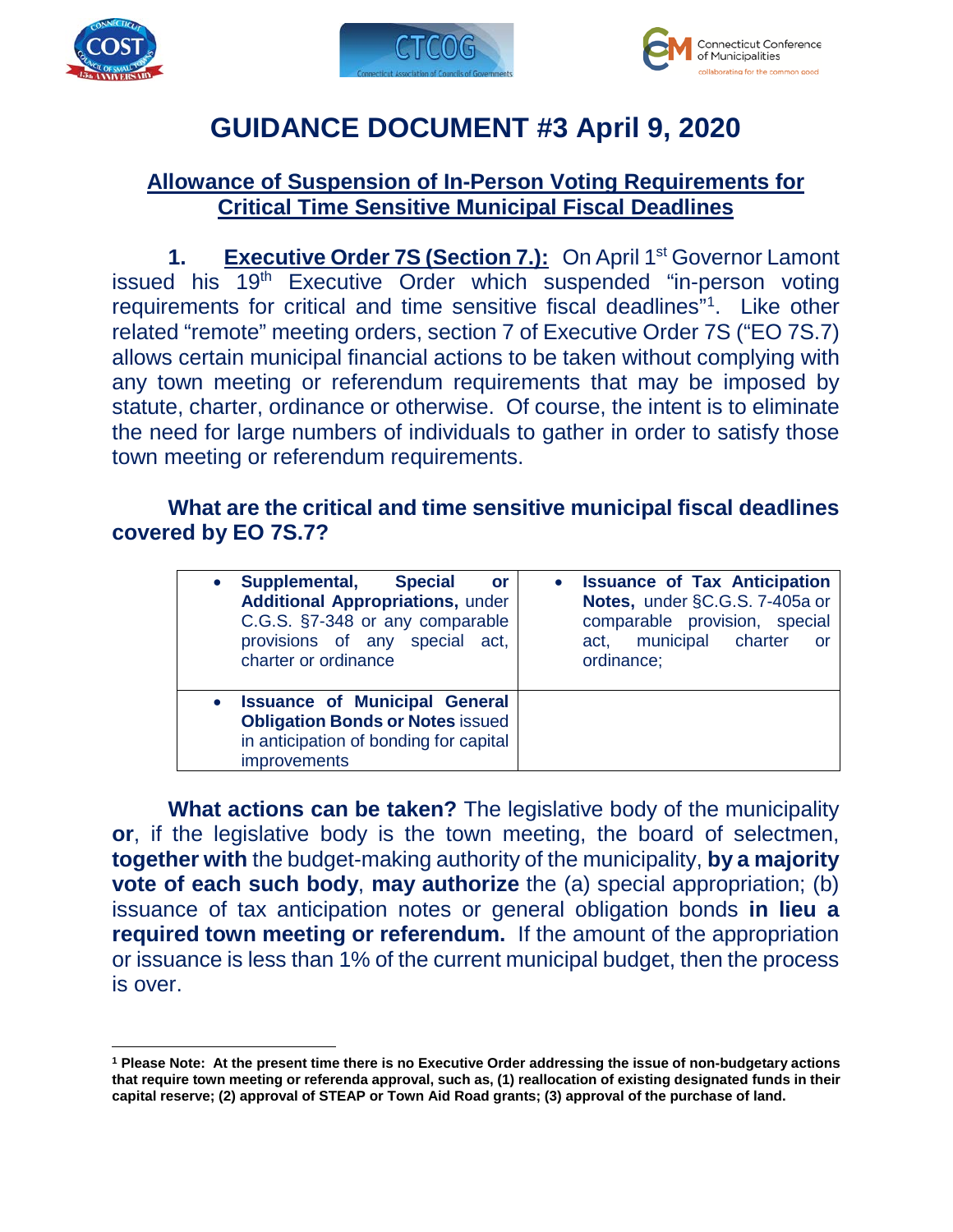**If in the amount is in excess of 1% of the current municipal budget.** EO 7S requires each body to make a specific finding that such actions are (1) necessary to permit the orderly operation of the municipality and **(2)** that there is a need to act immediately and during the duration of the public health and civil preparedness emergency in order to **(a)** avoid endangering public health and welfare; (b) prevent significant financial loss; or, (c) otherwise necessary for the protection of persons and property within the municipality.

All otherwise necessary conditions precedent to any such appropriation would still have to be satisfied and any meetings at which these actions are to be taken would be required to comply with the open meeting requirements set forth in EM 7B.

**Can you conduct an approval process or referendum "in a way that significantly reduced the risk of transmission of COVID-19**?" EO 7S.7 seems to create a safe harbor provisions for critical and time sensitive financial issues. What does that mean? Unlike previous executive orders, EO 7S.7 specifically provides that

"[n]othing in this order shall be constructed to prohibit a municipality from conducting any in-person meeting, approval process or referendum, provided such municipality first consults with local or state public health officials and conducts such meeting, approval process or referendum **in a way that significantly reduces the risk of transmission of covid-19**."

This is a striking departure from the budget adoption process since that subject was covered in executive orders 7C and 7I. EO 7S and appears to condone procedures, such as the drive-through town meeting conducted recently in one town to authorize a special appropriation.

Please consult with your Municipal Attorney to choose the right course. However, in an abundance of caution we would suggest that the best approach would be to rely on EO 7H.2 which set forth a procedure for "written permission from the Department of Emergency Services and Public Protection" in order to obtain validation in the coordinated response effort.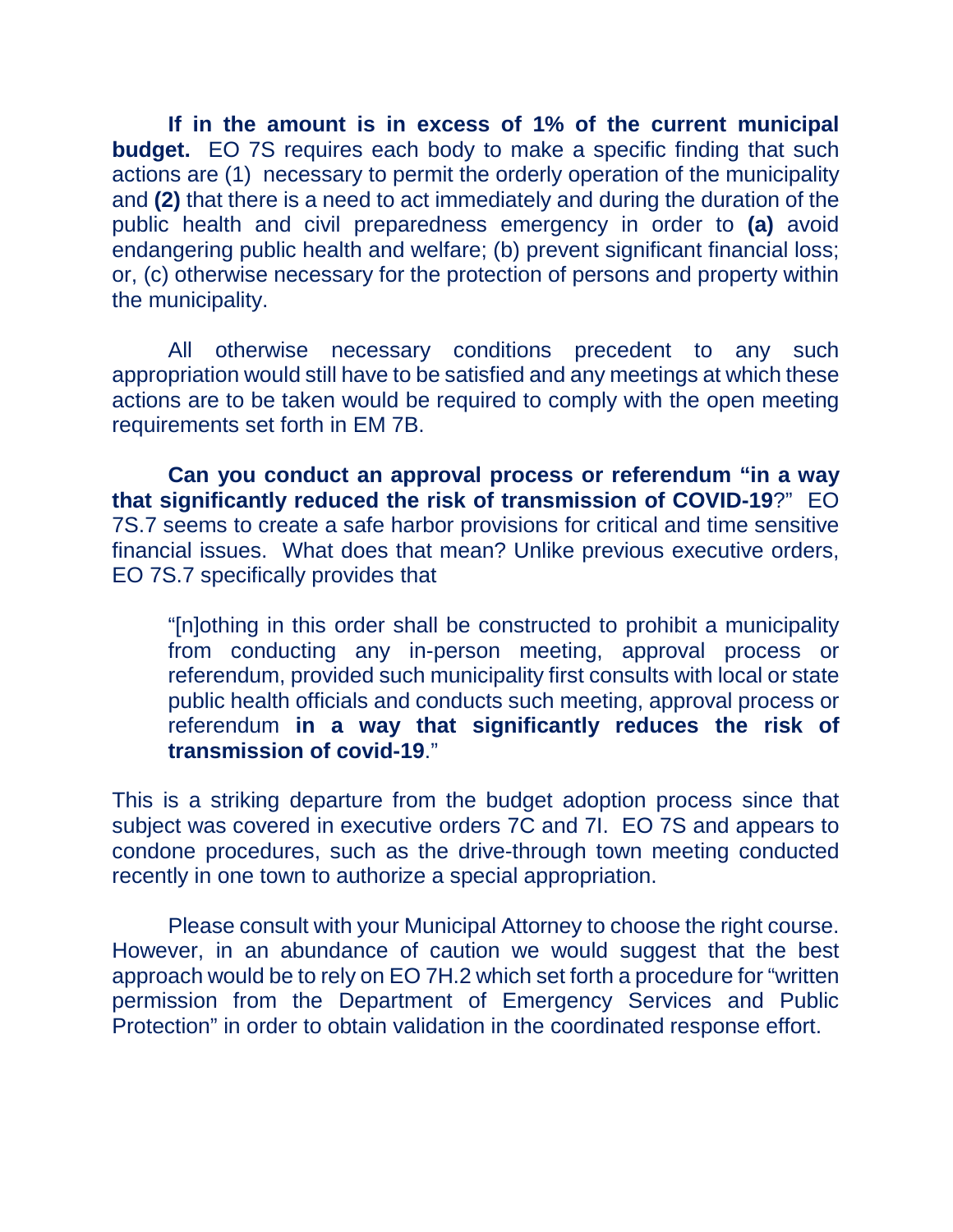We hope there will be clarification of this point in the near future. **Issues Pertaining to Planning, Assessment and Taxation**

**1. Executive Order 7I (Section 15) – Extension of Municipal Deadlines and Waiver of Penalties Related to Municipal Planning Assessment and Taxation:** Section 15 of Executive Order 7I ("EO 7I.15") extends, without penalty, deadlines and waives penalties for municipalities' failure to file certain information with the state within the statutory deadlines.

| <b>Section</b> | <b>Subject Matter</b>                                                                      |
|----------------|--------------------------------------------------------------------------------------------|
| $10 - 261a(c)$ | Equalized net grand lists for purposes of educational<br>equalization grants <sup>2</sup>  |
|                |                                                                                            |
| 12-63c         | Submission of income and expense information                                               |
|                | applicable to rental income real property                                                  |
| 12-110         | Sessions of Board of Assessment Appeals                                                    |
| $12 - 111$     | Appeals to Board of Assessment Appeals                                                     |
| 12-117         | Extension of time for completion of duties of assessors<br>and board of assessment appeals |
| $12 - 120$     | Assessor or board of assessors to send abstract of                                         |
|                | assessment lists to Secretary of the Office of Policy and                                  |
|                | Management                                                                                 |
| $12 - 2b - 11$ | <b>Issuance of Certificate. Renewal of Certification</b>                                   |

Moreover, EO 7I.15 also suspends penalties in the following provisions:

| <b>Section</b> | <b>Subject Matter</b>                                                                                                                                                                                                                                                                                                                                                   |
|----------------|-------------------------------------------------------------------------------------------------------------------------------------------------------------------------------------------------------------------------------------------------------------------------------------------------------------------------------------------------------------------------|
| 10-261b        | Data re transfers of real property for preparation of<br>equalized net grand lists                                                                                                                                                                                                                                                                                      |
| $12-19a$       | Grants in lieu of taxes on state-owned real property,<br>reservation land held in trust by the state for an Indian<br>tribe, certain airports and land taken into trust by the<br>federal government for the Mashantucket Pequot Tribal<br>Nation and the Mohegan Tribe of Indians of Connecticut.<br>Exclusion of property located at Bradley International<br>Airport |
| 12-20b         | Valuation of property of private colleges and general<br>hospitals for purposes of state grants in lieu of taxes.                                                                                                                                                                                                                                                       |

<span id="page-2-0"></span> $\overline{a}$  $2$  Subsection (c), as follows: "The Secretary of the Office of Policy and Management shall, annually, no later than the first day of May mail to the chief executive officer and the assessor in each town notification concerning the equalized net grand list computed with respect to such town. Within fifteen days following receipt of such notification, any town may appeal to the secretary for a hearing concerning such equalized net grand list, provided such appeal shall be in writing and include a statement as to the reasons for such appeal. The secretary shall, within fifteen days following receipt of such appeal, grant or deny such hearing by notification in writing, including in the event of denial, a statement as to the reasons for such denial. If any town is aggrieved by the action of the secretary following such hearing or in denying any such hearing, such town may, within thirty days, appeal to the superior court for the judicial district in which such town is located. Such appeal shall be a preferred case, to be heard, unless cause appears to the contrary, at the first session, by the court. Upon all such appeals which are denied, costs may be taxed against the town at the discretion of the court, but no costs shall be taxed against the state."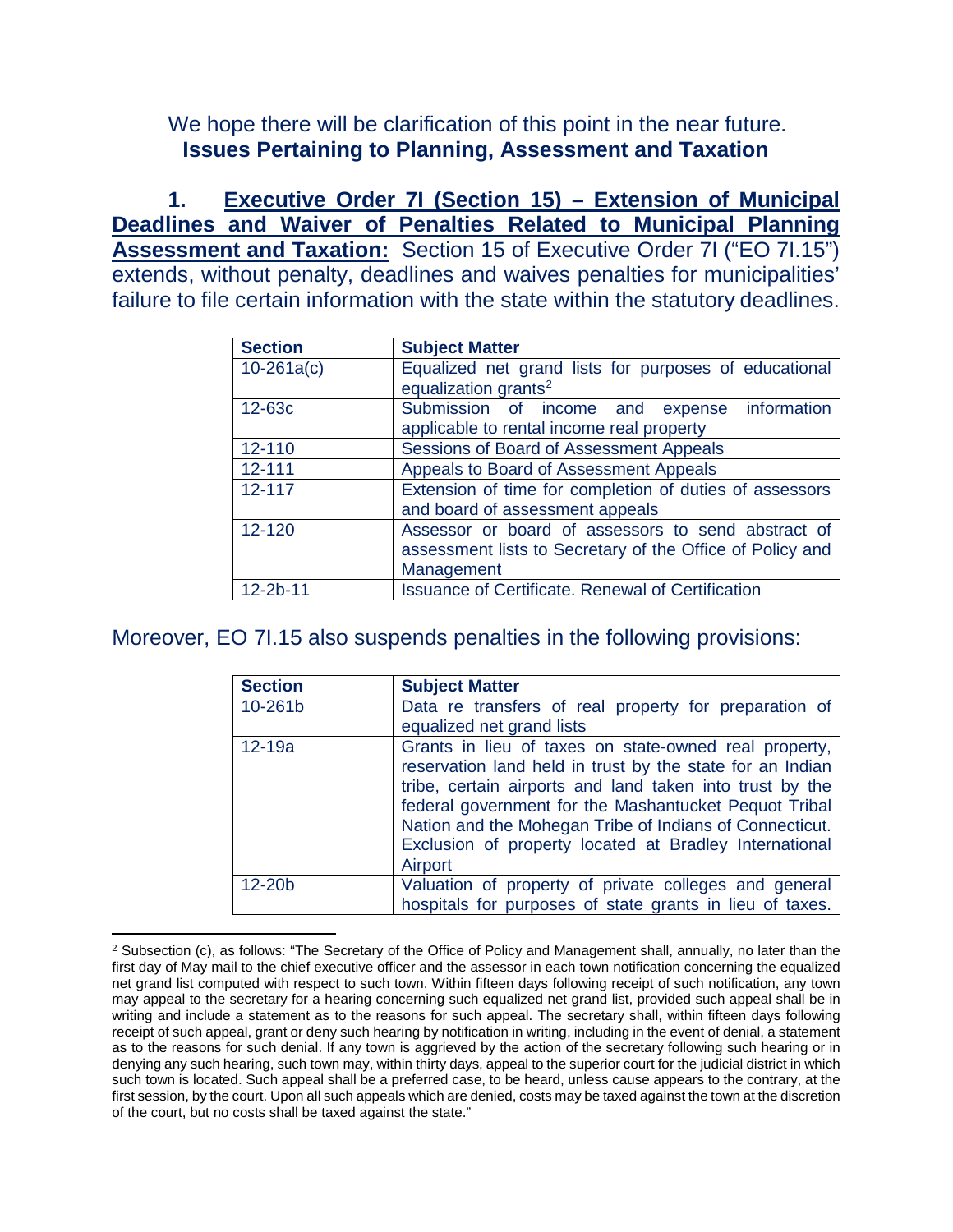| Revaluation. Appeals. Connecticut Hospice in Branford. |
|--------------------------------------------------------|
| United States Coast Guard Academy in New London        |

**2. Executive Order 7I (Section 16 - Suspension of "In-Person" Filing Requirements Related to Municipal Planning, Assessment and Taxation:** Section 16 of Executive Order 7I ("EO 7I.16") allows hearings of Boards of Assessment Appeals and certain abatement and exemption filings to be done electronically rather than in person, in accordance with the requirements set forth in EO 7B.

| <b>Section</b> | <b>Subject Matter</b>                                                                                           |
|----------------|-----------------------------------------------------------------------------------------------------------------|
| 12-110         | Sessions of Board of Assessment Appeals                                                                         |
| $12 - 111$     | Appeals to Board of Assessment Appeals                                                                          |
| $12 - 117$     | Extension of time for completion of duties of assessors<br>and board of assessment appeals                      |
| 12-170aa       | § 12-170aa. Tax relief for certain elderly or totally disabled<br>homeowners. Reductions in real property taxes |

**3. Executive Order 7I (Section 17): Suspension of Deadlines and Modification of Public Hearing and Appeals Requirements Pertaining to PILOT for Private Colleges and General Hospital.** Section 17 of Executive Order 7I ("EO 7I.17") suspends the valuation, revaluation and appeals related to land and buildings for grants and property of private colleges and general hospitals for purpose of the state grants in lieu of taxes program.

**4. Executive Order 7I (Section 18): Suspension[3](#page-3-0) of New Reporting Requirements on Property.** Reporting requirements set forth in §85 of P.A. 20-1 for additional specific property data for tax exemptions under C.G.S 12-81(60), (70), (72) and (76) are suspended.

### **Land Use Applications and Proceedings**

**1. Executive Order 7I (section 19): Land Use Applications and Proceedings:** Section 19 of Executive Order 7I ("EO 7I") applies to municipal proceedings and the "…process of submitting, reviewing, hearing, discussing, deciding, or appealing any municipal decision or action regarding any petition, application or other proposal, or in the adoption or amendment of any municipal plan, regulations or ordinances" under the following specifically delineated chapters of the Connecticut General Statutes

<span id="page-3-0"></span> $\overline{a}$ <sup>3</sup> Actual title references "extension."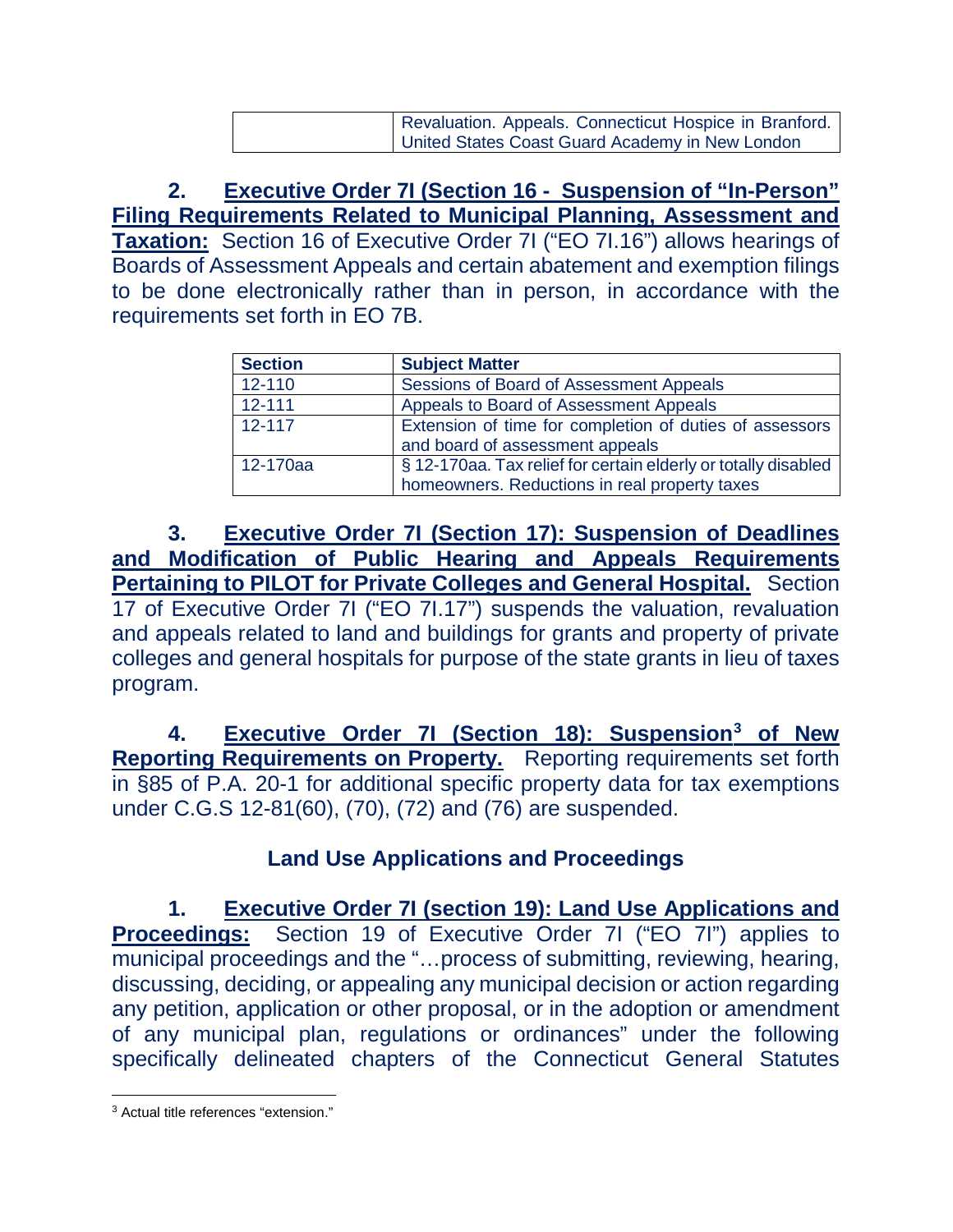## ("Covered Laws"):

| <b>Chapter</b> | <b>Subject Matter</b>                                 |
|----------------|-------------------------------------------------------|
| 14             | Freedom of Information Act                            |
| 97a            | <b>Historic Districts and Historic Properties</b>     |
| 98             | <b>Municipal Powers</b>                               |
| 103            | <b>Municipal Sewage System</b>                        |
| 124            | Planning                                              |
| 126            | Zoning                                                |
| 246            | Motor Vehicles, including C.G.S. 14-55                |
| 368k           | <b>Crematories</b>                                    |
| 440            | <b>Wetlands and Watercourse</b>                       |
| 444            | <b>Coastal Management</b>                             |
| 4461           | <b>Water Resources</b>                                |
|                | Any related special act(s), and municipal<br>charter, |
|                | ordinance, resolution, or regulation                  |

E) 7I.19 provides for the following, which are also summarized in the FAQs referred to in our earlier Guidance documents<sup>[4](#page-4-0)</sup>:

| <b>Section</b>  | <b>Subject Matter</b>                                                                                                                                                                                                                                                                                                                                                                                                                                                                                                                                                                                                                                                        |
|-----------------|------------------------------------------------------------------------------------------------------------------------------------------------------------------------------------------------------------------------------------------------------------------------------------------------------------------------------------------------------------------------------------------------------------------------------------------------------------------------------------------------------------------------------------------------------------------------------------------------------------------------------------------------------------------------------|
| EO 71.19a       | <b>Deadline Extensions.</b> Land use applications and<br>proceedings that are constrained by statutory deadlines<br>will have those deadlines extended by up to an aggregate<br>period of ninety (90) days, in addition to any other<br>statutory or regulatory extension provisions <sup>5</sup> . In other<br>words, the time for completing any proceeding, during the<br>period of emergency, as well as rendering a decision, are<br>automatically extended by an aggregate ninety (90) days.<br>Municipal filing deadlines for any submissions or reports<br>to any public or quasi-public agency of the State are also<br>extended by ninety (90) days <sup>6</sup> . |
| EO 71.19b       | <b>Statutory demolition delay timelines are extended by</b><br>ninety (90) days <sup>7</sup> .                                                                                                                                                                                                                                                                                                                                                                                                                                                                                                                                                                               |
| $EO 71.19c + d$ | <b>Electronic Notice.</b> Statutory or regulatory provisions<br>requiring filings or publications of notices and other<br>information are generally suspended to allow such filings<br>or publications to be made on the municipality's website<br>rather than in the town clerk's office or in a newspaper <sup>8</sup> .                                                                                                                                                                                                                                                                                                                                                   |

<span id="page-4-1"></span><span id="page-4-0"></span><sup>&</sup>lt;sup>4</sup> The FAQs link: <u>https://portal.ct.gov/-/media/Coronavirus/COVID-19-FAQs.pdf?la=en.</u><br><sup>5</sup> FAQs, pp. 37-38 (4/5/20)

 $\overline{a}$ 

<span id="page-4-2"></span><sup>6</sup> FAQs, pp. 37-38 (4/5/20)

<span id="page-4-3"></span><sup>&</sup>lt;sup>7</sup> Normally required by C.G.S. §7-147j; See, FAQs, pp. 37-38 (4/5/20).

<span id="page-4-4"></span><sup>8</sup> FAQs, pp. 37-38 (4/5/20)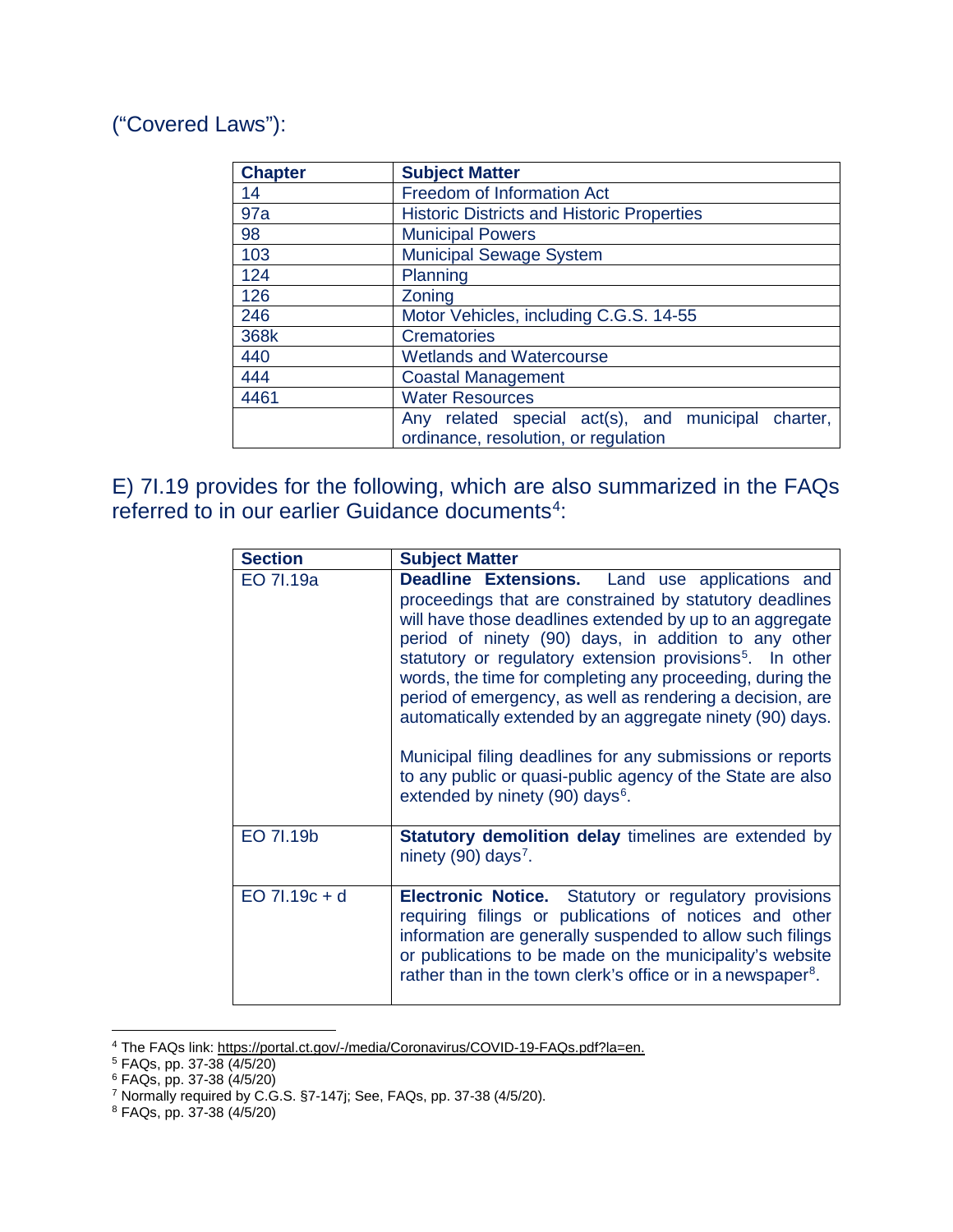<span id="page-5-0"></span>

|           | Some have suggested the following:                                                                                                                                                                                                                                                                                                            |
|-----------|-----------------------------------------------------------------------------------------------------------------------------------------------------------------------------------------------------------------------------------------------------------------------------------------------------------------------------------------------|
|           | In lieu of newspaper notice: Single notice published<br>electronically on the appropriate municipal website:                                                                                                                                                                                                                                  |
|           | In accordance with the deadline required for<br>$\circ$<br>posting notice under the Covered Law; and,                                                                                                                                                                                                                                         |
|           | For the duration of the action, meeting or<br>$\circ$<br>proceeding; and,                                                                                                                                                                                                                                                                     |
|           | For any notice of decision: for the duration of the<br>$\overline{O}$<br>applicable appeal period set forth under the<br>Covered Laws.                                                                                                                                                                                                        |
|           | In lieu of posting at office of the municipal clerk:<br>Electronic posting on the appropriate municipal<br>website:                                                                                                                                                                                                                           |
|           | $\circ$ So long as the deadline for the posting remains the<br>same; and,                                                                                                                                                                                                                                                                     |
|           | For the duration of the action, meeting or<br>$\circ$<br>proceeding for which the notice is posted and, with<br>respect to a notice of decision: the for the duration<br>of the applicable appeal period, as set forth under<br>the Covered Laws.                                                                                             |
| EO 7I.19e | Physical Posting of Signs. Statutory or regulatory<br>provisions requiring posting of physical signs are<br>suspended (with one exception noted below) <sup>9</sup> . Posting<br>on the municipal website will satisfy this requirement for<br>zoning, inland wetland, planning or historic district<br>petitions, applications or proposals. |
| EO 71.19f | Personal Notice. Statutory or regulatory provisions<br>requiring personal notice by mail to individuals, other<br>boards or commissions, other towns, regional planning<br>organizations or other entities or persons may be made<br>by electronic mail where possible.                                                                       |
|           | If electronic mail addresses are unknown for any such<br>recipients, the party obligated to give the notice may :                                                                                                                                                                                                                             |
|           | post a sign on the property indicating that an<br>application is pending and giving relevant details or                                                                                                                                                                                                                                       |
|           | mail required notices to those individuals or entities at                                                                                                                                                                                                                                                                                     |